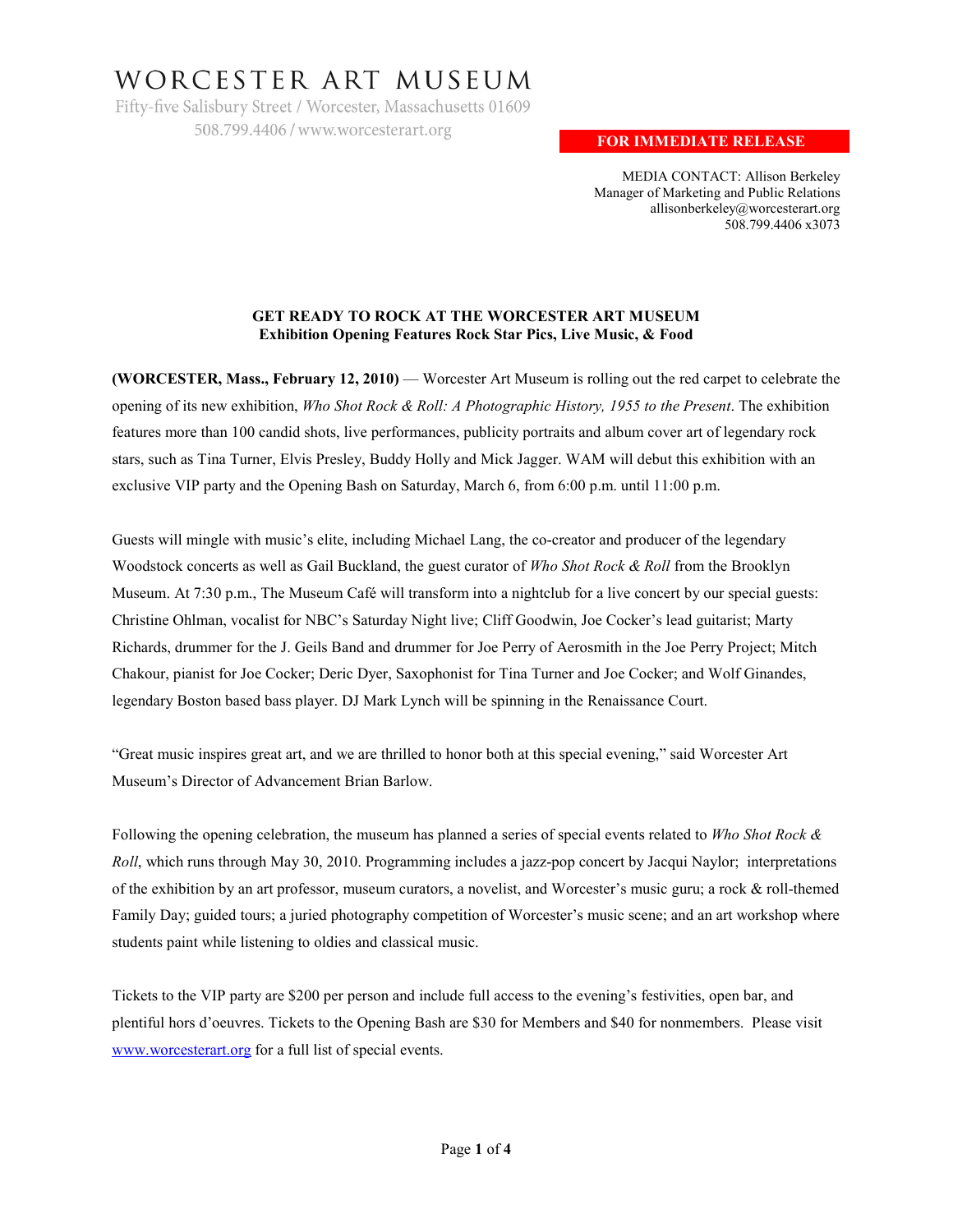*Who Shot Rock & Roll: A Photographic History, 1955 to the Present* is organized by the Brooklyn Museum with guest curator Gail Buckland.

*Located on Salisbury St., in Worcester, Massachusetts, the Worcester Art Museum opened in 1898 and is one of America's most respected art Museums. The Museum is world-renowned for its 35,000-piece collection of paintings, sculpture, decorative arts, photography, prints, drawings and new media.* 

# *Who Shot Rock & Roll* **Special Events**

#### **Saturday, March 6**

VIP Exclusive Benefit Party

6:00 p.m. - 7:30 p.m.

Be the first to view photographs of your favorite rock stars in the new *Who Shot Rock & Roll* exhibition*,* meet special celebrity guests, and rock the night away at this private VIP party to benefit the Worcester Art Museum. Mingle with music's elite, including Michael Lang, the co-creator and producer of the legendary Woodstock concerts as well as Gail Buckland, the guest curator of *Who Shot Rock & Roll* from the Brooklyn Museum. Watch the Café transform into a nightclub for an exclusive concert by our band members for the night: Christine Ohlman, vocalist for NBC's Saturday Night live; Cliff Goodwin, Joe Cocker's lead guitarist; Marty Richards, drummer for the J. Geils Band and drummer for Joe Perry of Aerosmith in the Joe Perry Project; Mitch Chakour, pianist for Joe Cocker; Deric Dyer, Saxophonist for Tina Turner and Joe Cocker; and Wolf Ginandes, legendary Boston based bass player. VIP guests will also enjoy an open bar and plentiful hors d'oeuvres. Tickets are \$200 per person and can be purchased at www.worcesterart.org or by calling Karmen at (508) 799-4406 ext. 3120.

#### **Saturday, March 6**

Opening Bash

7:30 p.m. - 11:00 p.m.

Get ready to rock the night away at WAM. Move to the music in the Renaissance Court, view photos of your favorite rock stars in the new *Who Shot Rock & Roll* exhibition, and enjoy a live concert in The Museum Café. Complimentary hors d'oeuvres and a cash bar complete this unforgettably rockin' night. Tickets are \$30 for Members, \$40 for nonmembers. Purchase tickets at www.worcesterart.org or by calling Suzie at (508) 799-4406 ext. 3123.

#### **Sunday, March 7**

Who Shot Rock & Roll: A Curator's Perspective

 $11:00$  a.m.  $-12:00$  p.m.

Guest Curator Gail Buckland, photography historian and curator of the *Who Shot Rock & Roll* exhibition, will join us for and share her perspective on the exhibition. Talk is free with Museum admission. Gail's talk will be followed by a book signing. Catalogs are available in The Museum Shop for \$40 (hardcover).

#### **Sunday, March 14**

Worcester in the 60's  $2:00 \text{ p.m.} - 3:00 \text{ p.m.}$ Worcester's nightclub "The Comic Strip" was the place for dancing and live music in the 1960s. Its co-founder, Ed Madaus will discuss Worcester's music scene then and now, and share his perspective of the *Who Shot Rock & Roll* exhibition. Cost is free with Museum admission.

#### **Sunday, March 21**

A Rock & Roll Family Day 1:00 p.m.  $-4:30$  p.m.

Explain to your children why these photos of your favorite rock stars mean something to you as you explore the new *Who Shot Rock & Roll* exhibition. Enjoy our special art and music-making activities and a guided tour of artworks in the WAM collection that were inspired by music. This event concludes with a performance by the Worcester Children's Chorus. Cost is free with Museum admission. WAM's Family Day is sponsored by Unum.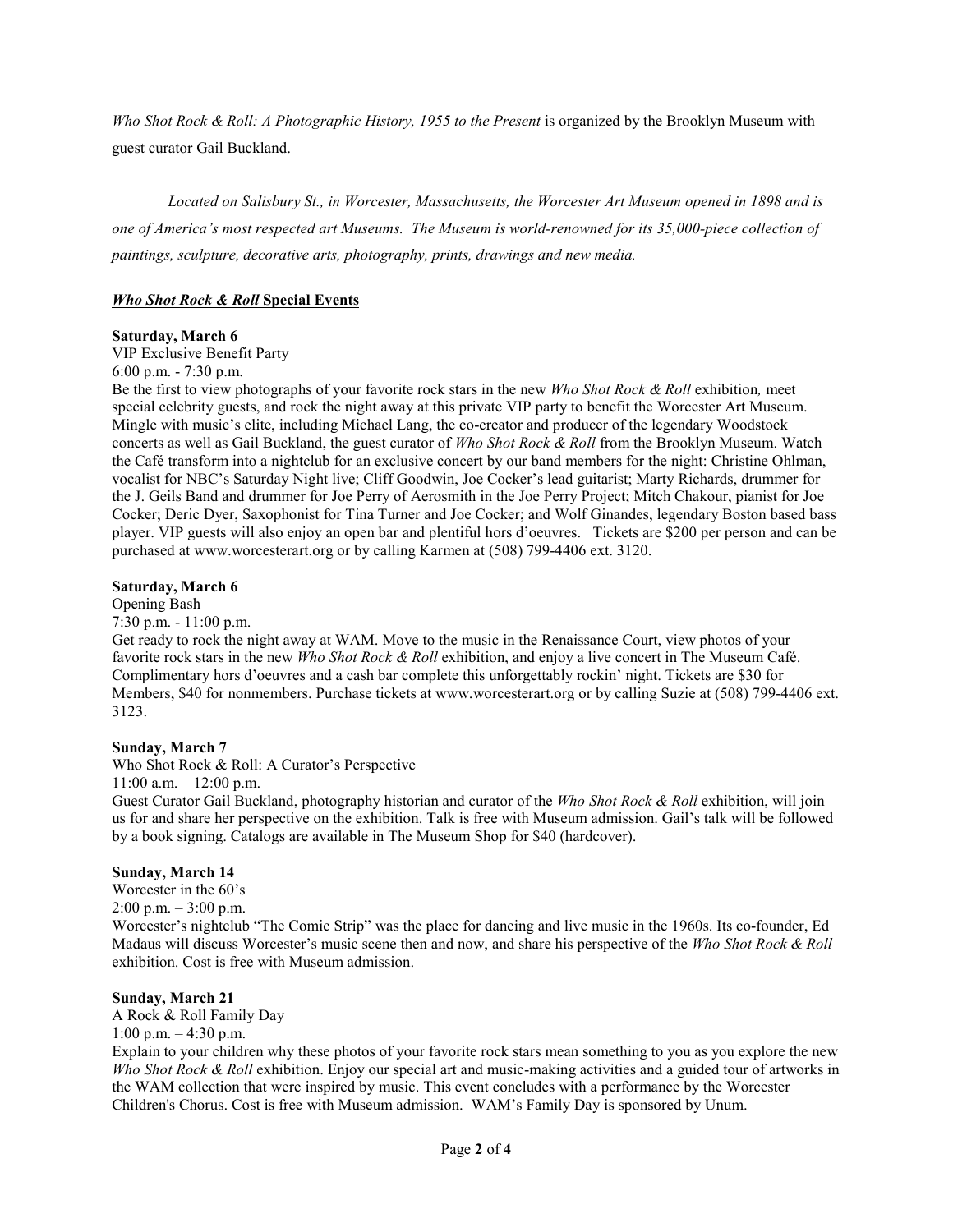#### **Sunday, March 21**

Workshop: Painting to the Oldies – Music Inspiring Art 1:00 p.m.  $-4:00$  p.m.

Great music can inspire great art. Listen to oldies and classic rock as you paint vibrant landscapes, brilliant portraits and incredible still lifes with instructor Angela Ackerman. Cost is \$35 for Members and \$55 for nonmembers. Spots fill quickly, so register now. Learn more by calling (508) 793-4333 or at [www.worcesterart.org.](http://www.worcesterart.org/) 

#### **Saturday, March 27**

Concert: WAM and WICN Public Radio present Jacqui Naylor Tuckerman Hall, 10 Tuckerman Street, Worcester

8:00 p.m.

Jazz -pop stylist and up-and-coming artist, Jacqui Naylor and her band will perform "acoustic smashing" music jazz instrumentals fused with rock melodies and lyrics. Her newest CD, *You Don't Know Jacq* is in its 7th release. This event is presented with WICN Public Radio streaming live at www.wicn.org. Tickets are \$30 and can be purchased at www.mechanicshall.org or by calling (508) 752-0888. Generous support provided by Fallon Community Health Plan and Imperial Distributors, Inc.

#### **Thursday, April 8**

Wormtown Rocks! Public Exhibition Reception

5:30 p.m.  $-8:00$  p.m.

View images of Worcester's lively music scene, submitted by local photographers. Winners of this juried competition will be announced and presented with awards at the reception. WAM presents this exhibition in collaboration with Arts Worcester.

#### **Wednesday, April 13** and **Saturday, April 17**

April Tour of the Month: *Who Shot Rock & Roll*  $2:00 \text{ p.m.} - 3:00 \text{ p.m.}$ 

Learn how the rock star photographs featured in *Who Shot Rock & Roll* came together for this exhibition in a special docent-led tour. Cost is free with admission.

#### **Sunday, May 9**

The History of Rock & Roll 2:00 p.m. – 3:00 p.m. Steve Waksman, Ph.D., Associate Professor of Music and American Studies at Smith College and author of *Instruments of Desire: The Electric Guitar and the Shaping of Musical Experience,* and *This Ain't the Summer of Love: Conflict and Crossover in Heavy Metal and Punk* will discuss his unique interpretations of the *Who Shot Rock & Roll* exhibition photos. Cost is free with admission.

#### **Wednesday, May 12** and **Saturday, May 15**

May Tour of the Month  $2:00 \text{ p.m.} - 3:00 \text{ p.m.}$ 

View a selection of artworks inspired by music and learn about their cultural meanings by WAM docent Jane Maguire. Cost is free with admission.